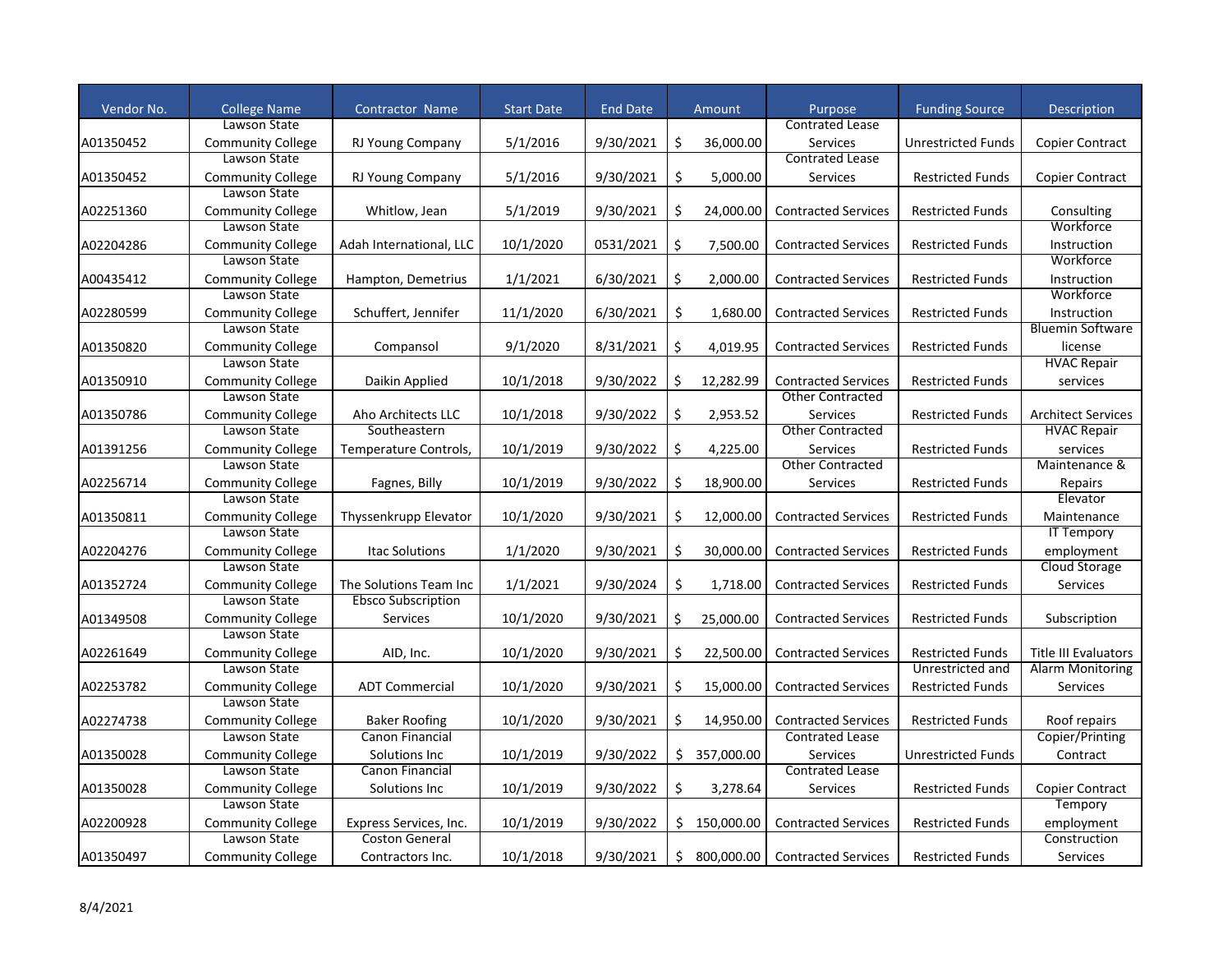| Vendor No. | <b>College Name</b>      | <b>Contractor Name</b>          | <b>Start Date</b> | <b>End Date</b> |    | Amount       | Purpose                    | <b>Funding Source</b>     | <b>Description</b>                       |
|------------|--------------------------|---------------------------------|-------------------|-----------------|----|--------------|----------------------------|---------------------------|------------------------------------------|
|            | Lawson State             |                                 |                   |                 |    |              | <b>Other Contracted</b>    |                           | <b>HVAC Repair</b>                       |
| A01366765  | <b>Community College</b> | Hemphill Services Inc           | 10/1/2019         | 9/30/2022       | \$ | 5,074.60     | <b>Services</b>            | <b>Restricted Funds</b>   | services                                 |
|            | Lawson State             |                                 |                   |                 |    |              | <b>Other Contracted</b>    |                           | Repairs &                                |
| A02204366  | <b>Community College</b> | Idea Central                    | 10/1/2020         | 9/30/2021       | \$ | 7,500.00     | Services                   | <b>Restricted Funds</b>   | maintenance                              |
|            | Lawson State             |                                 |                   |                 |    |              | <b>Other Contracted</b>    |                           | Network                                  |
| A02203726  | <b>Community College</b> | Lsi Research, Inc.              | 6/1/2020          | 9/30/2022       |    | \$182,414.60 | <b>Services</b>            | <b>Restricted Funds</b>   | Contractors                              |
|            | Lawson State             | <b>OCLC Online Computer</b>     |                   |                 |    |              | <b>Other Contracted</b>    |                           |                                          |
| A01349589  | <b>Community College</b> | <b>Library Center</b>           | 2/1/2020          | 1/31/2022       | \$ | 6,107.86     | Services                   | <b>Restricted Funds</b>   | <b>EZ Poxy Hosting</b>                   |
|            | Lawson State             |                                 |                   |                 |    |              |                            |                           | <b>Electrical Service &amp;</b>          |
| A02204410  | <b>Community College</b> | Progressive Electrical Se       | 7/1/2018          | 9/30/2023       | Ś. | 100,000.00   | <b>Contracted Services</b> | <b>Restricted Funds</b>   | Repairs                                  |
|            | Lawson State             |                                 |                   |                 |    |              |                            |                           | <b>Automated Library</b>                 |
| A01349615  | <b>Community College</b> | SirsiDynix                      | 7/1/2018          | 9/30/2021       | \$ | 24,791.61    | <b>Contracted Services</b> | <b>Restricted Funds</b>   | System                                   |
|            | Lawson State             |                                 |                   |                 |    |              |                            |                           |                                          |
| A02198179  | <b>Community College</b> | The Riley Group                 | 10/1/2020         | 9/30/2021       | \$ | 3,651.26     | <b>Contracted Services</b> | <b>Restricted Funds</b>   |                                          |
|            | Lawson State             |                                 |                   |                 |    |              |                            |                           | <b>IT Contracted</b>                     |
| A00138741  | <b>Community College</b> | Vickers, Dr. John               | 10/1/2020         | 9/30/2021       | Ś. | 12,000.00    | <b>Contracted Services</b> | <b>Restricted Funds</b>   | Consulting                               |
|            | Lawson State             |                                 |                   |                 |    |              |                            |                           |                                          |
| A02255146  | <b>Community College</b> | Pierce, CPA & Advisors          | 10/1/2019         | 6/30/2021       | Ś. | 40,000.00    | <b>Contracted Services</b> |                           | Unrestricted Funds   Accounting Services |
|            | Lawson State             |                                 |                   |                 |    |              |                            |                           |                                          |
| A02204263  | <b>Community College</b> | <b>Medical Linen Service</b>    | 10/1/2020         | 9/30/2021       | \$ | 320.00       | <b>Contracted Services</b> | <b>Unrestricted Funds</b> | <b>Linen Services</b>                    |
|            | Lawson State             |                                 |                   |                 |    |              |                            |                           |                                          |
| A02204378  | <b>Community College</b> | Chef Clayton's Food Syste       | 10/1/2017         | 9/30/2021       | \$ | 26,400.00    | <b>Contracted Services</b> | Unrestricted Funds        | <b>Culinary Consultant</b>               |
|            | Lawson State             |                                 |                   |                 |    |              |                            |                           |                                          |
| A01349451  | <b>Community College</b> | Verified Credentials Inc        | 10/1/2020         | 9/30/2021       | \$ | 1,500.00     | <b>Contracted Services</b> | Unrestricted Funds        | <b>Background Checks</b>                 |
|            | Lawson State             |                                 |                   |                 |    |              |                            |                           | Web Page                                 |
| A01349757  | <b>Community College</b> | In10sity Interactive LLC        | 1/1/2012          | 12/31/2021      | \$ | 19,260.00    | <b>Contracted Services</b> | <b>Unrestricted Funds</b> | Design/Host                              |
|            | Lawson State             |                                 |                   |                 |    |              |                            |                           | Campus Alert                             |
| A01350392  | <b>Community College</b> | Omnilert LLC                    | 12/31/2020        | 12/31/2021      | \$ | 14,000.00    | <b>Contracted Services</b> | Unrestricted Funds        | System                                   |
|            | Lawson State             | Mongoose Research,              |                   |                 |    |              |                            |                           | Text messaging                           |
| A01350689  | <b>Community College</b> | Inc.                            | 10/1/2020         | 9/30/2021       | \$ | 5,500.00     | <b>Contracted Services</b> | <b>Unrestricted Funds</b> | Services                                 |
|            | Lawson State             | <b>NXTsoft Cybersecurity</b>    |                   |                 |    |              |                            |                           | <b>Cyber Security</b>                    |
| A01361431  | <b>Community College</b> | Solutions, LL                   | 12/1/2020         | 11/30/2021      | \$ | 4,968.00     | <b>Contracted Services</b> | Unrestricted Funds        | License                                  |
|            | Lawson State             | <b>Sorenson Community</b>       |                   |                 |    |              |                            |                           | <b>ADA Captioning</b>                    |
| A02196954  | <b>Community College</b> | <b>Interpreting Ser</b>         | 10/1/2020         | 9/30/2021       | Ś. | 35,000.00    | <b>Contracted Services</b> | <b>Unrestricted Funds</b> | <b>Services</b>                          |
|            | Lawson State             |                                 |                   |                 |    |              |                            |                           | <b>Contracted Security</b>               |
| A01882926  | <b>Community College</b> | Abernathy, Kortney Genr         | 10/1/2020         | 9/30/2021       | \$ | 12,000.00    | <b>Contracted Services</b> | Unrestricted Funds        | Services                                 |
|            | Lawson State             |                                 |                   |                 |    |              |                            |                           | Workforce                                |
| A00970312  | <b>Community College</b> | Acker, Dale C.                  | 10/1/2020         | 9/30/2021       | \$ | 7,200.00     | <b>Contracted Services</b> | <b>Unrestricted Funds</b> | Instruction                              |
|            | Lawson State             |                                 |                   |                 |    |              |                            |                           |                                          |
| A02203921  | <b>Community College</b> | <b>Bht Grease Trap Services</b> | 10/1/2020         | 9/30/2021       | \$ | 1,800.00     | <b>Contracted Services</b> | <b>Unrestricted Funds</b> | <b>Cleaning Serives</b>                  |
|            | Lawson State             |                                 |                   |                 |    |              |                            |                           | <b>Contracted Security</b>               |
| A00387952  | <b>Community College</b> | Brown, Roland U.                | 10/1/2020         | 9/30/2021       | Ś. | 18,000.00    | <b>Contracted Services</b> | <b>Unrestricted Funds</b> | <b>Services</b>                          |
|            | Lawson State             |                                 |                   |                 |    |              |                            |                           | Uniform & Linen                          |
| A01349849  | <b>Community College</b> | <b>Cintas Corporation</b>       | 10/1/2020         | 9/30/2021       | \$ | 50,000.00    | <b>Contracted Services</b> | Unrestricted Funds        | Services                                 |